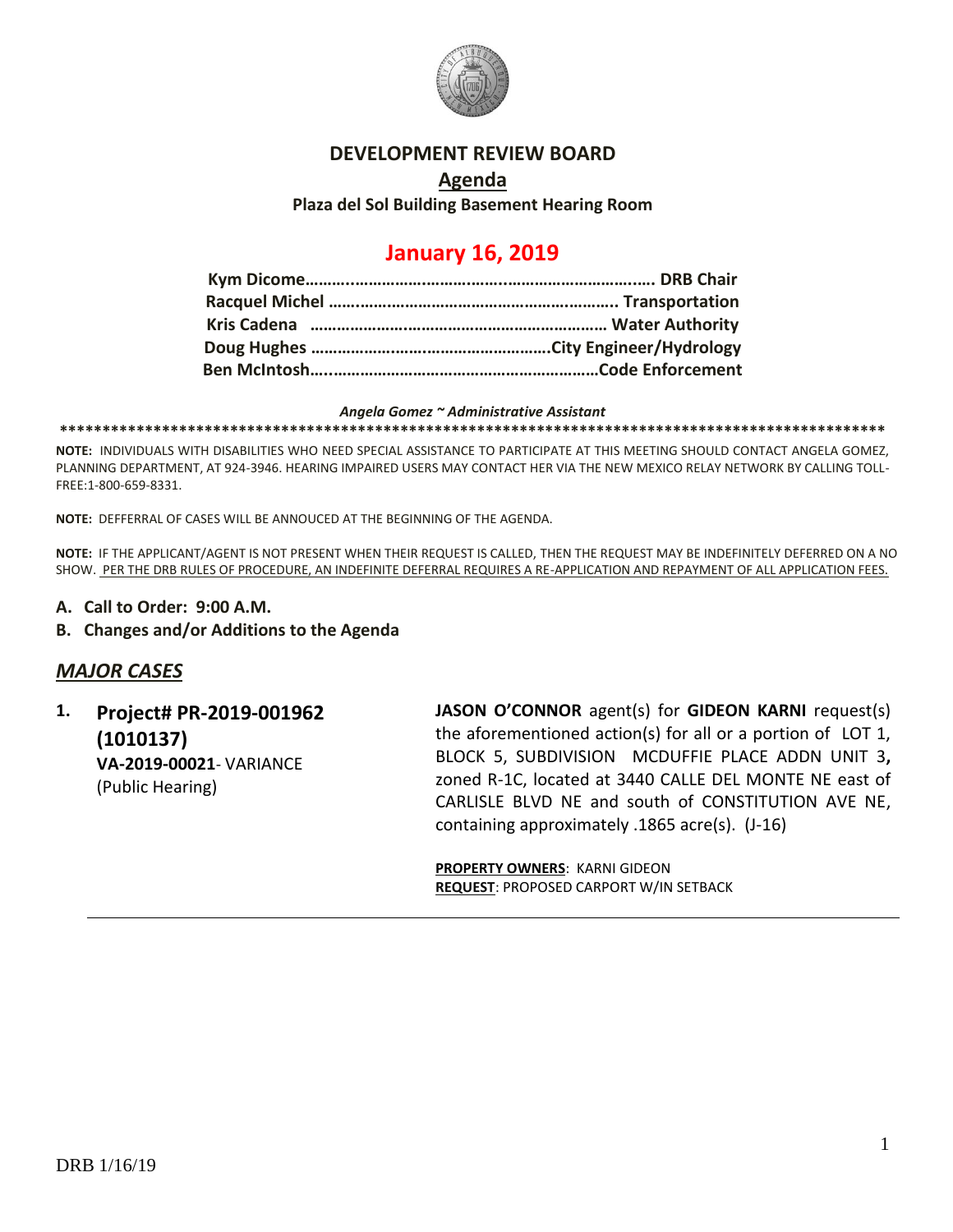| 2. | Project# PR-2018-001759<br>VA-2019-00016 - BULK LAND VARIANCE<br>SD-2019-00004 - PRELIMINARY/FINAL<br><b>PLAT</b><br>(Public Hearing)                                          | BOHANNAN HUSTON INC. agent(s) for ALBUQUERQUE<br><b>LAND HOLDINGS</b> request(s) the aforementioned action(s)<br>for all or a portion of TRACT P WATERSHED SUBDIVISION,<br>zoned PC, located on ARROYO VISTA BLVD NW near 118 <sup>TH</sup><br>STREET NW, containing approximately 88.68 acre(s). (H-7,<br>$J - 7 & 8 & 8$                                                                                  |
|----|--------------------------------------------------------------------------------------------------------------------------------------------------------------------------------|-------------------------------------------------------------------------------------------------------------------------------------------------------------------------------------------------------------------------------------------------------------------------------------------------------------------------------------------------------------------------------------------------------------|
|    |                                                                                                                                                                                | PROPERTY OWNERS: WESTERN ALBUQUERQUE LAND HOLDINGS, LLC %<br><b>GARRETT DEV CORP</b><br>REQUEST: BULK LAND VARIANCE AND SUBDIVIDE 1 TRACT INTO 2                                                                                                                                                                                                                                                            |
| 3. | Project# PR-2019-001948<br>(1003612/1003523/1000599)<br>SD-2019-00006 - PRELIMINARY/FINAL<br><b>PLAT</b><br>SD-2019-00007 - VACATION OF<br><b>EASEMENT</b><br>(Public Hearing) | THE GROUP agent(s) for NAZISH LLC request(s) the<br>aforementioned action(s) for all or a portion of TRACT A<br>PLAT OF PRIMA ENTRADA, zoned PC, located on SONTERRO<br>AV NW, east of 98 <sup>TH</sup> ST NW and north of I-40, containing<br>approximately 0.71 acre(s). (H-9)<br>PROPERTY OWNERS: NAZISH LLC<br>REQUEST: VACATE A TEMP DRAINAGE EASEMENT AND REPLAT<br><b>EXISTING TRACT INTO 7 LOTS</b> |
| 4. | Project# PR-2018-001797<br>(1002632)<br>SD-2018-00112 - INFRASTRUCTURE<br><b>IMPROVEMENTS AGREEMENT</b><br>(Public Meeting)                                                    | TIERRA WEST LLC agent(s) for FLASH RESOURCE INC.<br>request(s) the aforementioned action(s) for all or a portion<br>of LOTS 1-106 BOULDERS PHASE 3, zoned R1-A, located<br>south of PARADISE BLVD NW and west of UNSER BLVD NW<br>containing approximately 18.96 acre(s). (B-11) [Deferred from<br>12/19/18, 1/9/19]                                                                                        |
|    |                                                                                                                                                                                | PROPERTY OWNERS: VARIOUS PROPERTY OWNERS<br>INFRASTRUCTURE IMPROVEMENTS AGREEMENT<br><b>REQUEST:</b><br>(IIA)<br><b>EXTENSION</b>                                                                                                                                                                                                                                                                           |

## *MINOR CASES*

**5. Project# PR-2018-001383 SD-2019-00010** – PRELIMINARY/FINAL PLAT(Public Meeting)

**DAVID W. SALAZAR** request(s) the aforementioned action(s) for all or a portion of LOT 33, LOS HERMANOS**,**  zoned R-1C, located at 4517 LAS HERMANAS NW east of 2<sup>nd</sup> STREET NW and south of GREIGOS RD NW, containing approximately 0.5784 acre(s). (G-15)

**PROPERTY OWNERS**: BOKF **REQUEST**: SUBDIVIDE EXISTING LOT INTO 2